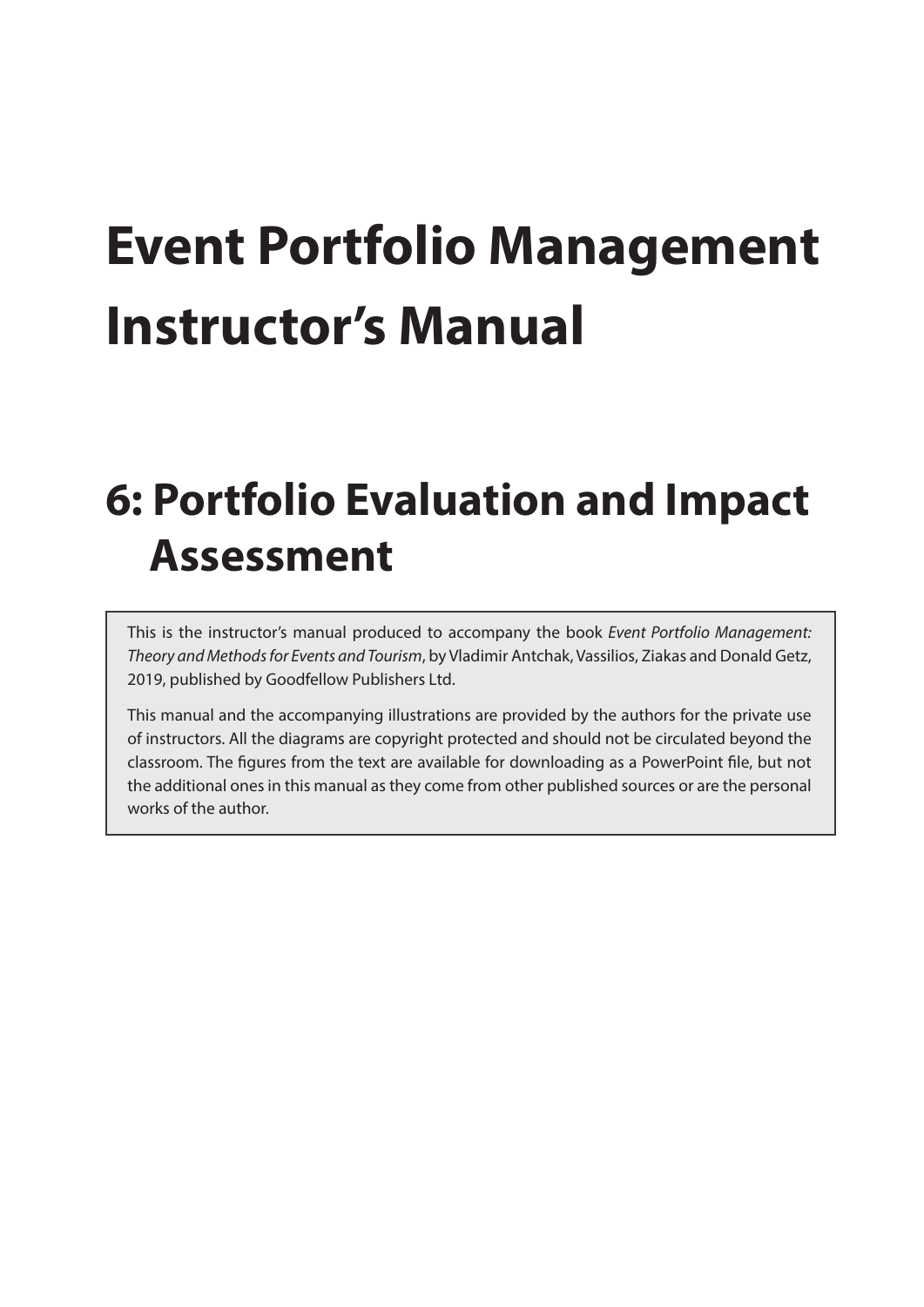# **Lecture 12**

Users are advised to read the companion books *Event Evaluation* and *Event Impact Assessment* for substantial treatment of theory, methods and event applications. In this section we focus on what material the instructor should have when considering event portfolios.

# **A complex challenge**

Reproduced below is the complexity model from *Event Evaluation* (Getz, 2018). The most difficult challenges - theoretically and politically and technically - are with longterm impacts of multiple events, especially when adopting the sustainability paradigm. Within impact assessment (IA) theory there is the basis for examining and evaluating cumulative impacts, related to the various interactions events can have.

Portfolios seek to maximise positive synergies through leveraging and legacies. Within that complex challenge there are other difficult questions such as "what is the worth" of an event, especially when events are considered to be "assets" within managed portfolios. Related issues: the need for logic and theory of change models to guide the process and establish IA and evaluation criteria, and the nature of acceptable evidence - all of which require collaborations.



**Theoretical & technical complexity**



### **Key terms**

Students and practitioner need common terminology, and so it is important to define the following terms from various places in this chapter:

 **Evaluation** as (a) a technical process (also called programme evaluation) with its emphasis on aiding decision-making and solving problems, and (b) the determination of something's value or worth (which is the original meaning of the term);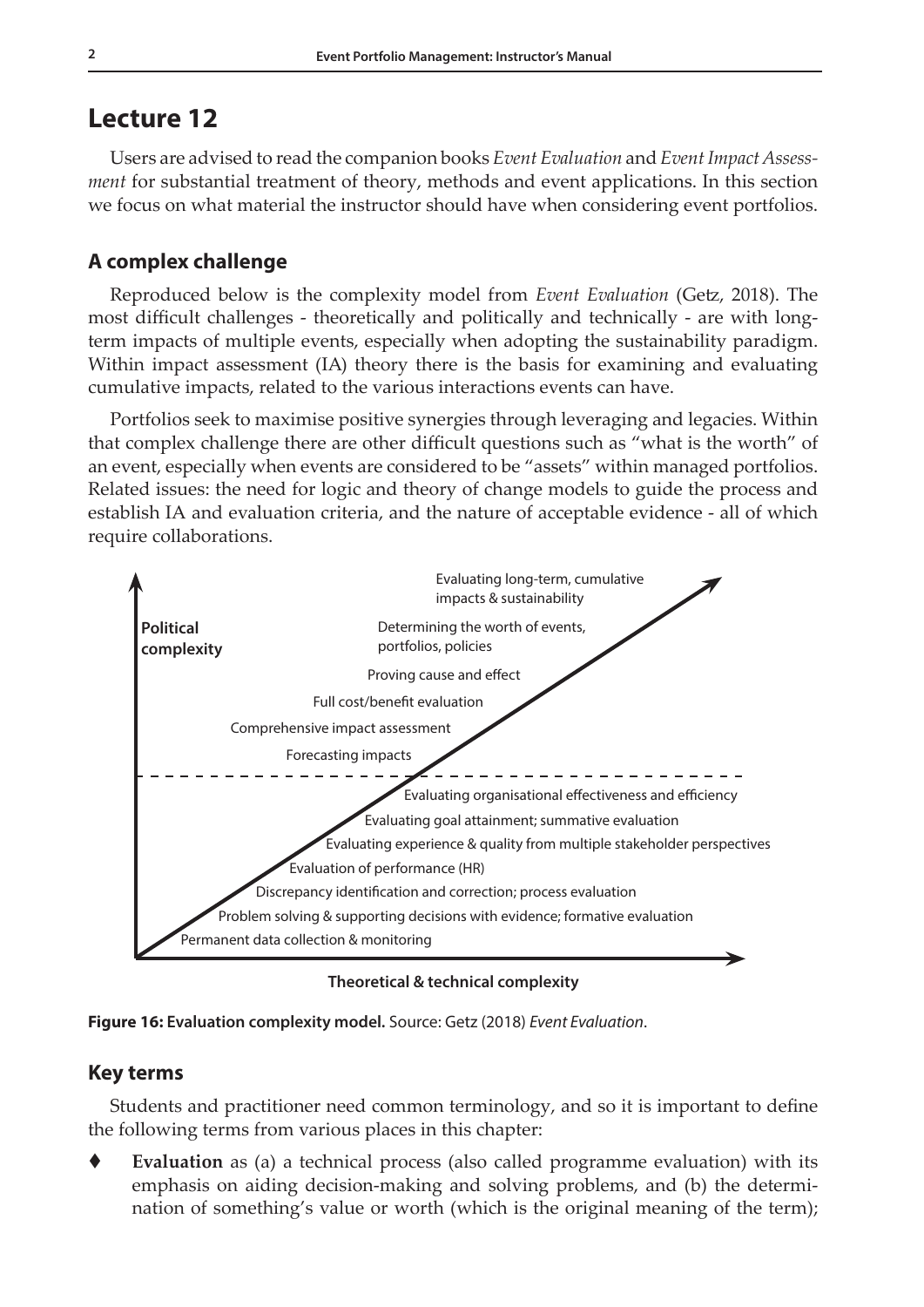note that in the complexity diagram the most typical evaluation tasks are below the dotted line.

- **Outputs** and **outcomes**: outputs are expected or usual results achieved by some process, such as an event, and generally reflect goals - they are the typical object of goal-oriented evaluation (i.e., measuring effectiveness); outcomes or impacts are terms reserved for long-term, systemic changes.
- **Value** or **worth**: as in, what is the value or worth (related to ROI) of events as assets and to the value or worth of managed portfolios; do not confuse "the value of something" with the "values" that stakeholders bring to the table when discussing events, portfolios and impacts (these are "value perspectives" and a full discussion lies in the book *The Value of Events*, edited by E. Lundberg et al. and published by Routledge, 2017).
- **Intrinsic** and **extrinsic**: quite different approaches to valuing events, using either quantitative measures of extrinsic worth, such as economic impacts, or based on the intrinsic value of events in social or cultural terms; always consider what these differences mean for evaluation methods and measures
- **Formative**, **process** and **summative evaluation**: three stages or types of evaluation; note that measuring impacts is not the same as evaluation, but is often an input; also consider the four types of IA below:
- **Impact assessment**: standard definitions stress the forecasting of impacts, or the changes that occur because of actions taken; IA has to consider the need for mitigation (and compensation); in addition to forecasting we also need post-event IA (unfortunately the literature and praxis is dominated by narrow economic impact studies that ignore many issues like equity), strategic IA (when policies and strategies are to be compared in advance), and retrospective IA (where we look at how a portfolio of events, for example, has changed the economy, society or environment in an area).
- **Indicators**: evaluation needs key performance indicators, and IA needs key impact indicators, otherwise we do not know what we are trying to measure or what methods to use to collect and analyse data; link these to evidence.
- **Evidence**: because proving cause and effect is so difficult, and in many circumstances impossible, stakeholders have to agree on what will constitute acceptable evidence, and translate that into indicators; the "voices" of stakeholders and those impacted are often the most important source of evidence; when evidence is agreed upon it becomes a social contract among the stakeholders.
- **Cumulative impact assessment**: the possible interactions among stressors (e.g., events, venues, tourism, construction) that lead to possible cumulative impacts include additive, interactive and synergistic; we cannot possibly forecast all of these in advance, not even in the short term, so portfolio management by definition entails uncertainty and risk.
- **Uncertainty and risk**: in risk management all possible outcomes of events are to be forecast, assessed as to their probability of occurring and potential severity, and appropriate strategies implemented to prevent or minimise damage, mitigate the negative consequence and insure against losses; unfortunately uncertainty will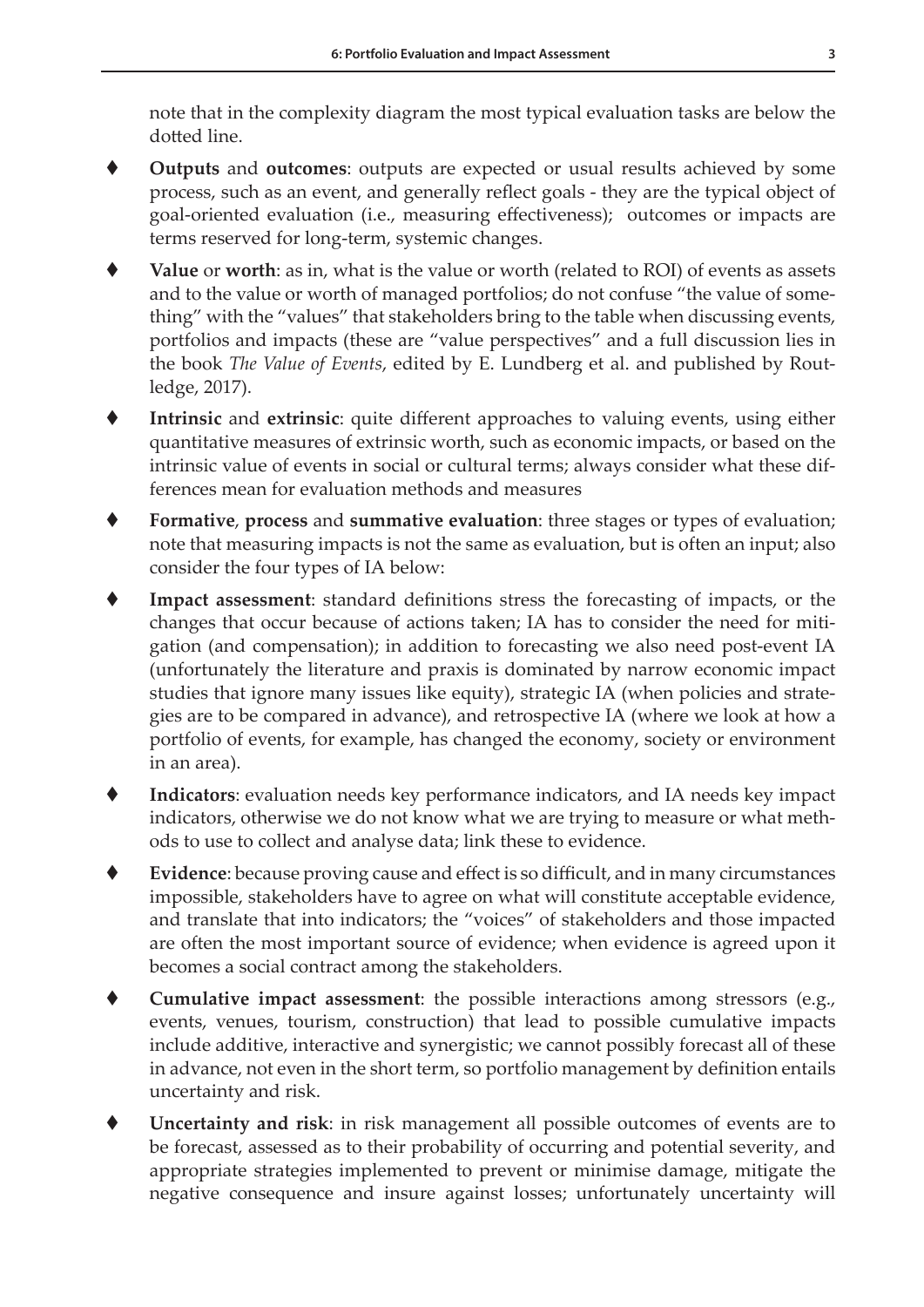always remain, and in event portfolios there is potential for a lot of ensuing risk (which we can call losses, disbenefits, negative impacts, or inequity); in logic and theory of change models these have to be taken into account and deviations from goals or indicators have to be closely monitored.

#### **Financial portfolio theory**

Some of the relevant portfolio theory comes from financial analysis, but it is not always appropriate - especially when intrinsic value is placed on events (as is the case with cultural, social or health goals). As well, multiple goals and values will apply to many events, and especially when overlapping event portfolios are present.

The most profound issue to consider is that of risk versus reward. Financial portfolios seek to minimise risk and maximise rewards, leading to various forms of analysis, and generally to compromises in the selection of investments. Novice investors typically are advised to invest in safe or "blue chip" assets, while the more experienced (with money to spare!) can make potentially high-return investments accompanied by higher risks.

#### **Exercise:**

Invite a finance professor or financial advisor to class to lecture on investments, portfolio formation, risk taking, and analytical tools they use; discuss potential applications to events and event portfolios. Consider how balancing and diversifying portfolios might be applied to events and other forms of risk reduction. This leads to the pyramid and matrix models.

#### **The Markowitz Method**

#### **Useful reading**

**Andersson, T., Getz, D., Gration, D. & Raciti, M. (2017).** Event portfolios: Asset value, risk and returns. *International Journal of Festival and Event Management*, **8** (3), 226-243.

For those interested, see the above article for discussion of the Markowitz "efficient frontier" in portfolio analysis. A better approach for event studies, as introduced in this chapter regarding an experiment in Gothenburg, Sweden, is the analysis of how managers or decision makers determine value versus costs and risks. Monitoring and performance standards are essential when taking a long-term perspective.

#### **Organisational ecology**

Consider each of the propositions on a "healthy event population" and how these can be applied to the planning and evaluation of portfolios. Perhaps the most important theoretical point to stress is that populations will always be dynamic, and individual births and deaths of events will seldom be a major factor. An exception could be in a very small or very specialised portfolio - which violates the principle of diversification.

In the figures below (Figures 17 and 18) are three "fragments" of organisational ecology theory, and the second slide illustrates density dependence. See the suggested readings for details.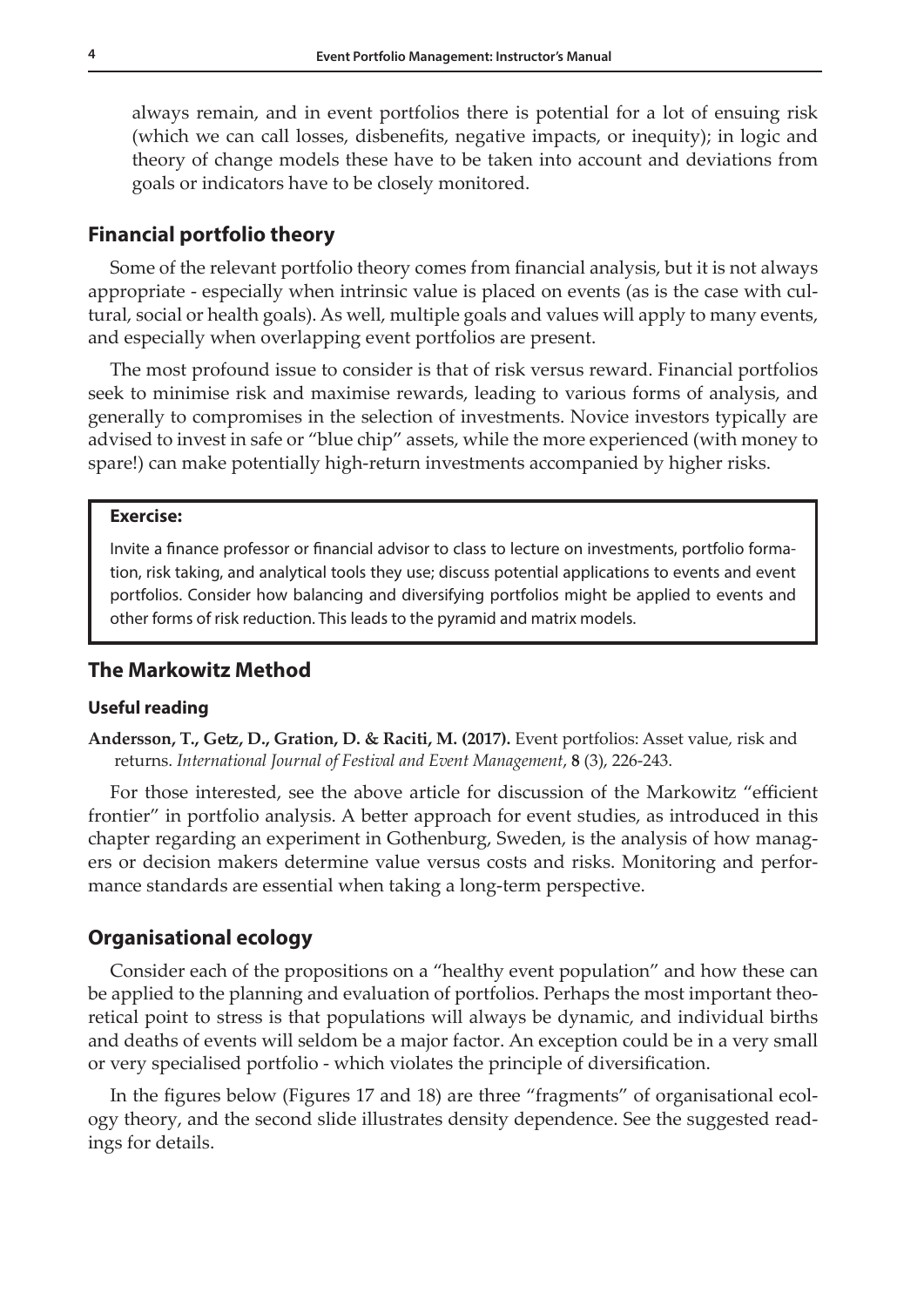

**Figures 17 and 18: Key aspects of Organisational Ecology Theory**

#### **Useful Readings:**

- **Andersson, T., Getz, D. & Mykletun, R**. (2013). Sustainable Festival Populations: An Application of Organizational Ecology. *Tourism Analysis*, **18** (6), 621-634.
- **Getz, D. & Andersson, T**. (2016). Analyzing whole populations of festivals and events: An application of organizational ecology. *Journal of Policy Research in Tourism, Leisure and Events*, **8** (3), 249-273.

#### **Logic and theory of change models**

The development and application of these models is thoroughly discussed in the two companion books on evaluation and impact assessment. Figure 19, below, shows how logic models are more suited for short-term output evaluation while TOC models are suited for longer-term impact assessment and evaluation, such as when events and portfolios are conceived and managed as agents of systemic change. Figure 20 is an example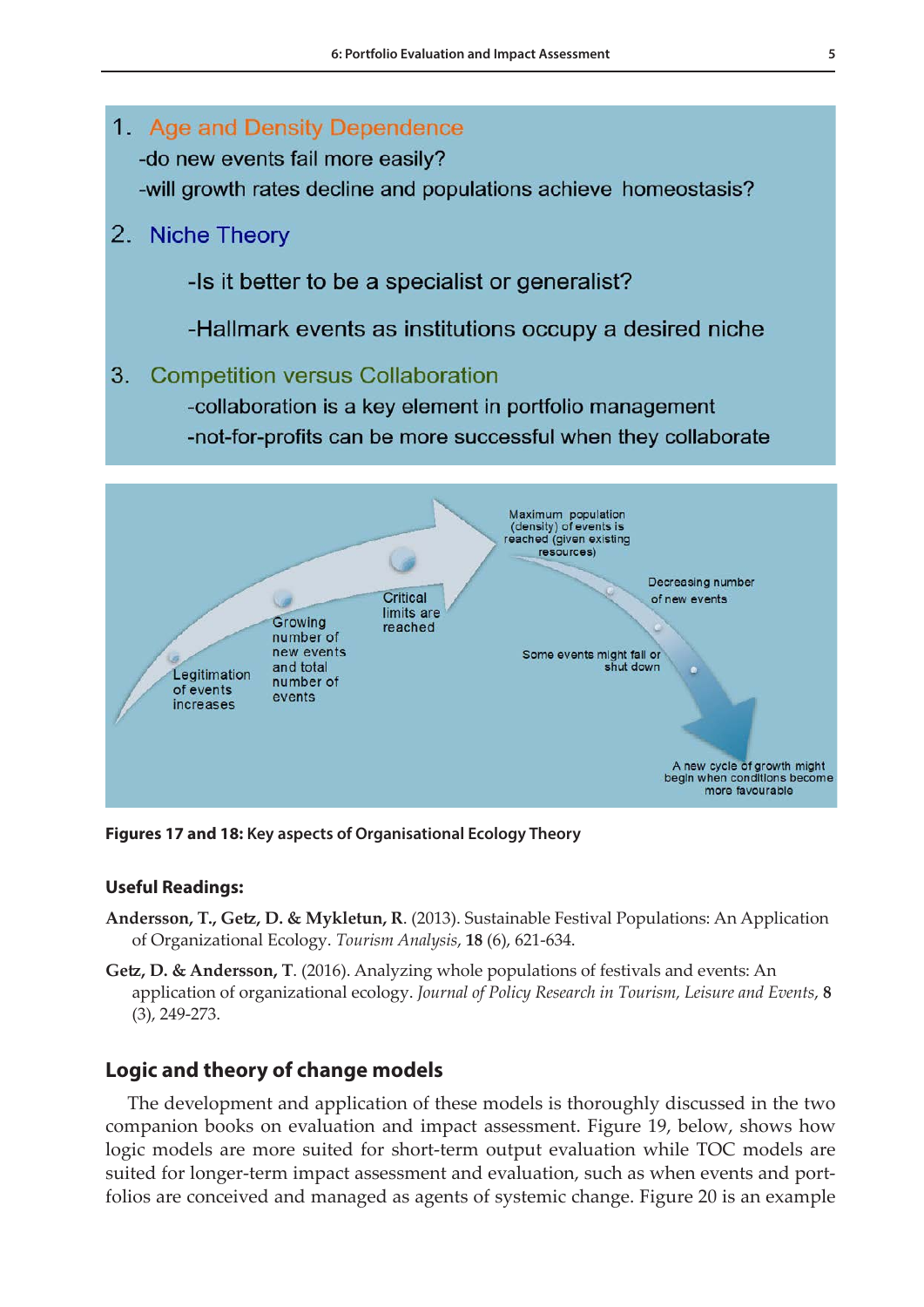of TOC, starting with statements of desired/expected outcomes, then proceeding to map out the theory and logic of how to get there. Never forget external environmental factors. Remember the necessity for key performance and key impact indicators.



#### **Figure 19: Theory of change model**



**Figure 20: A logic model for event evaluation and impact assessment.** Source: Getz (2018)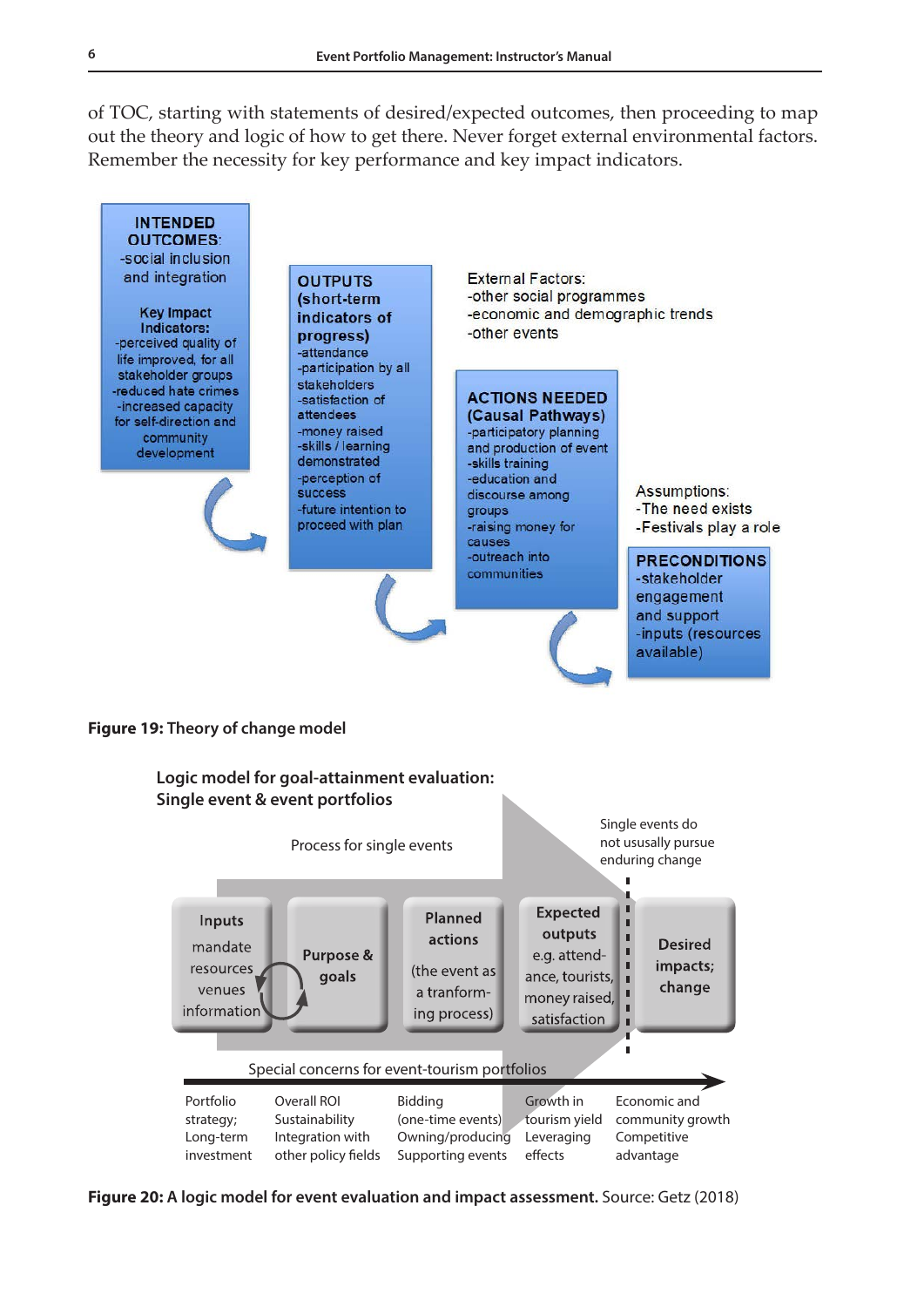## **Balanced scorecards for portfolio evaluation**

The model (Figure 21) is an adaptation, emphasising triple-bottom-line thinking and the particular considerations involved when adapting this to event portfolios. It simply conceptualises many of the other points stressed in this chapter and the book overall.



**Figure 21: The Balanced Scorecard evaluation system**

# **Matrix models**

The ensuing model (Figure 22), adapted from the Boston Consulting Group's famous product portfolio matrix model, is a tool for evaluation, specifically to ask decision makers and portfolio managers to make explicit their values, goals, assumptions and priorities when comparing asset value and overall portfolio values with costs and risks. There can be little doubt that bidding on events is expensive and risky, while permanent events "owned" by the city/destination minimise costs and risks (over the long term) while maximising a range of potential values. One can ask: how will a mega-event add permanent value?

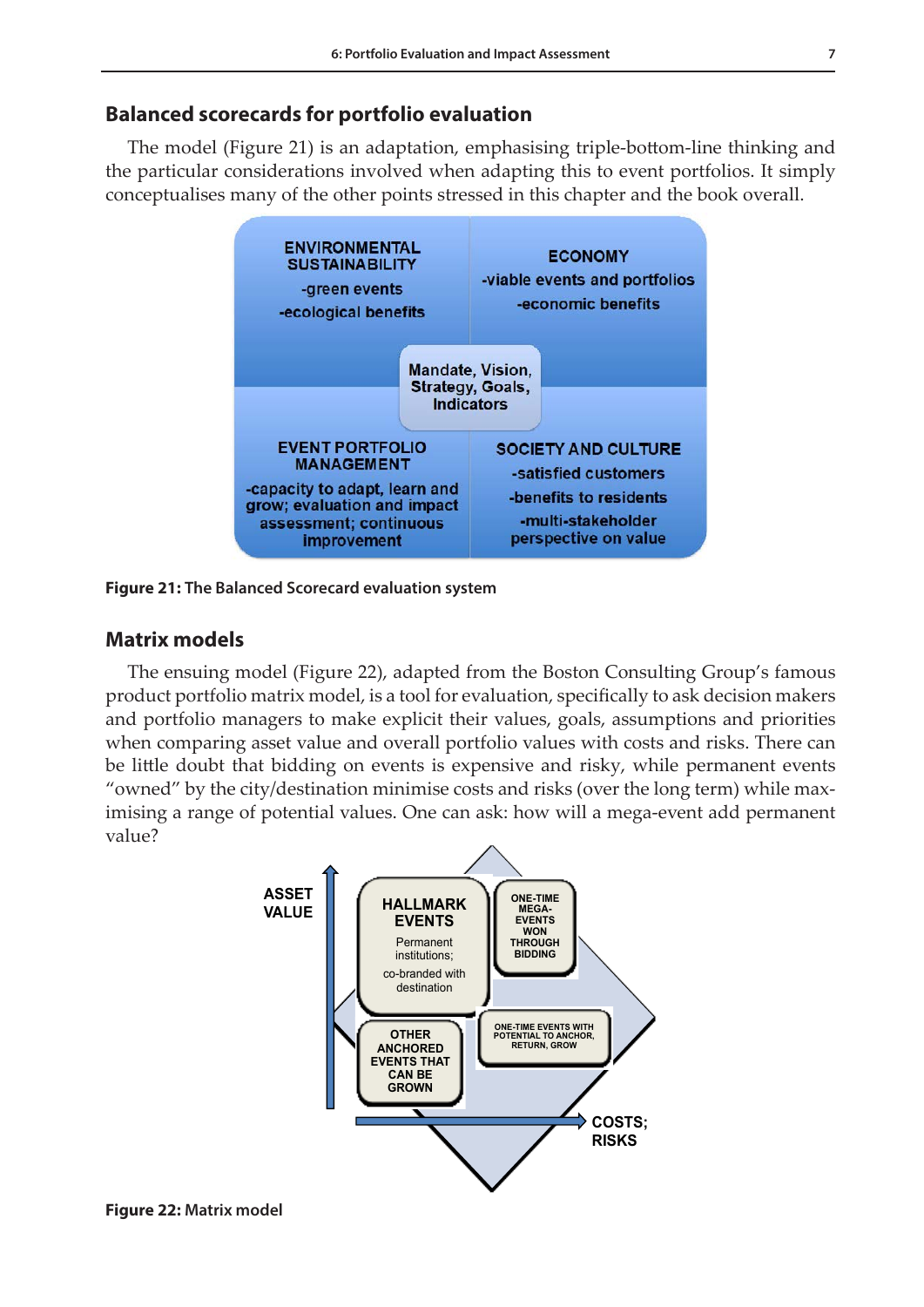Ossian's Matrix, illustrated below (Figure 23), is taken from the ideas (unpublished) of Ossian Stiernstrand at Goteborg and Company, Sweden. It is included in the book *Event Tourism* (Getz, 2013).



#### **Figure 23: Ossian's matrix**

His dynamic model suggests that events can be shifted in frequency and drawing power (combining scale, length of the event and increased tourist numbers). Getz added the notion of creating permanent *hallmark events*, but this is pertinent only to a tourism perspective. In this view, a balanced portfolio might consist of half local events and half tourist-oriented events, with a mix of permanent and one-time events. Management of the portfolio has to be based on longer-term goals. 'Growth' in this model is multi-dimensional and applies both to individual events and the portfolio's overall value to the city. As an evaluation tool, try to place event 'assets' into the quadrants based on analysis, then consider future change possibilities.

#### **Process model**

This model (Figure 24) shows how the whole process of planning and evaluation can flow. There is no end point with populations of events, and presumably with most managed portfolios, although it is possible to imagine a specific-purpose portfolio planned with an end date. Continuous improvement should be a goal, but it is less obvious that event portfolios could or should continue to grow or become self-sufficient. Antecedents are critical - the process cannot succeed without collaboration.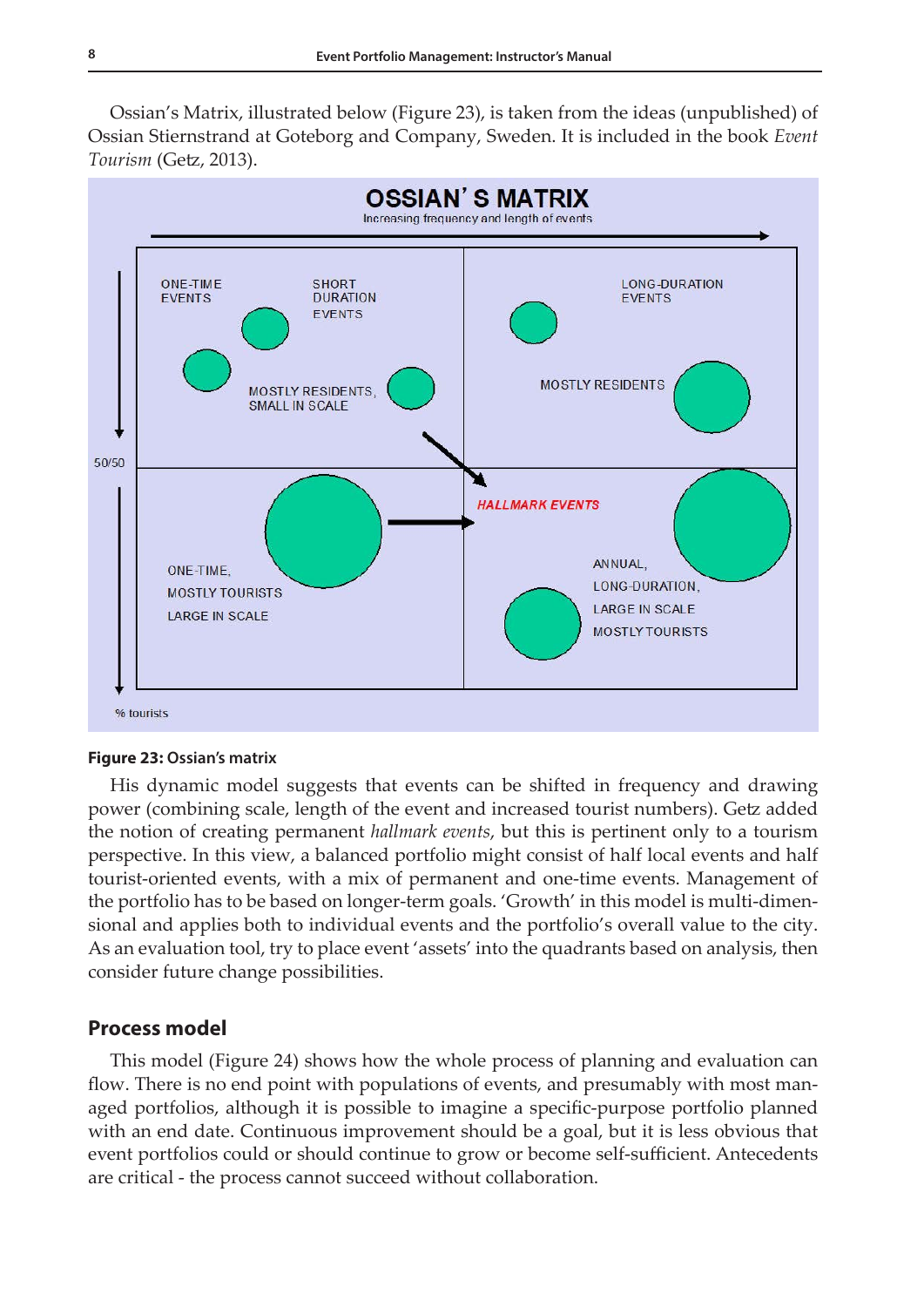

#### **Figure 24: Process model**

#### **Short answer questions**

- Q: Define these terms: evaluation; impact assessment; intrinsic and extrinsic; worth; indicators
- A: The definitions are provided at the beginning of the chapter.
- For **evaluation** differentiate between routine or technical or programme evaluation and the determination of value or worth; note that value and worth are being used synonymously in this book. A more elaborate answer could explain three forms of evaluation (formative, process, summative).
- For **impact assessment**, four types of IA should be mentioned (forecasting, post-event, strategic and retrospective); *mitigation* might be included.
- **Cumulative IA** could be in a separate question: note the types of interactions that apply to portfolios over a long time period, emphasizing the value of synergies.
- A full understanding of **intrinsic** and **extrinsic** approaches to evaluating events should give examples of how different stakeholders hold 'value perspectives' that require quantitative measures or accept that events do not need to be justified by reference to extrinsic measures such as economic impacts.
- Key performance and key impact **indicators** are both important in planning for outputs/ outcomes and in measuring them.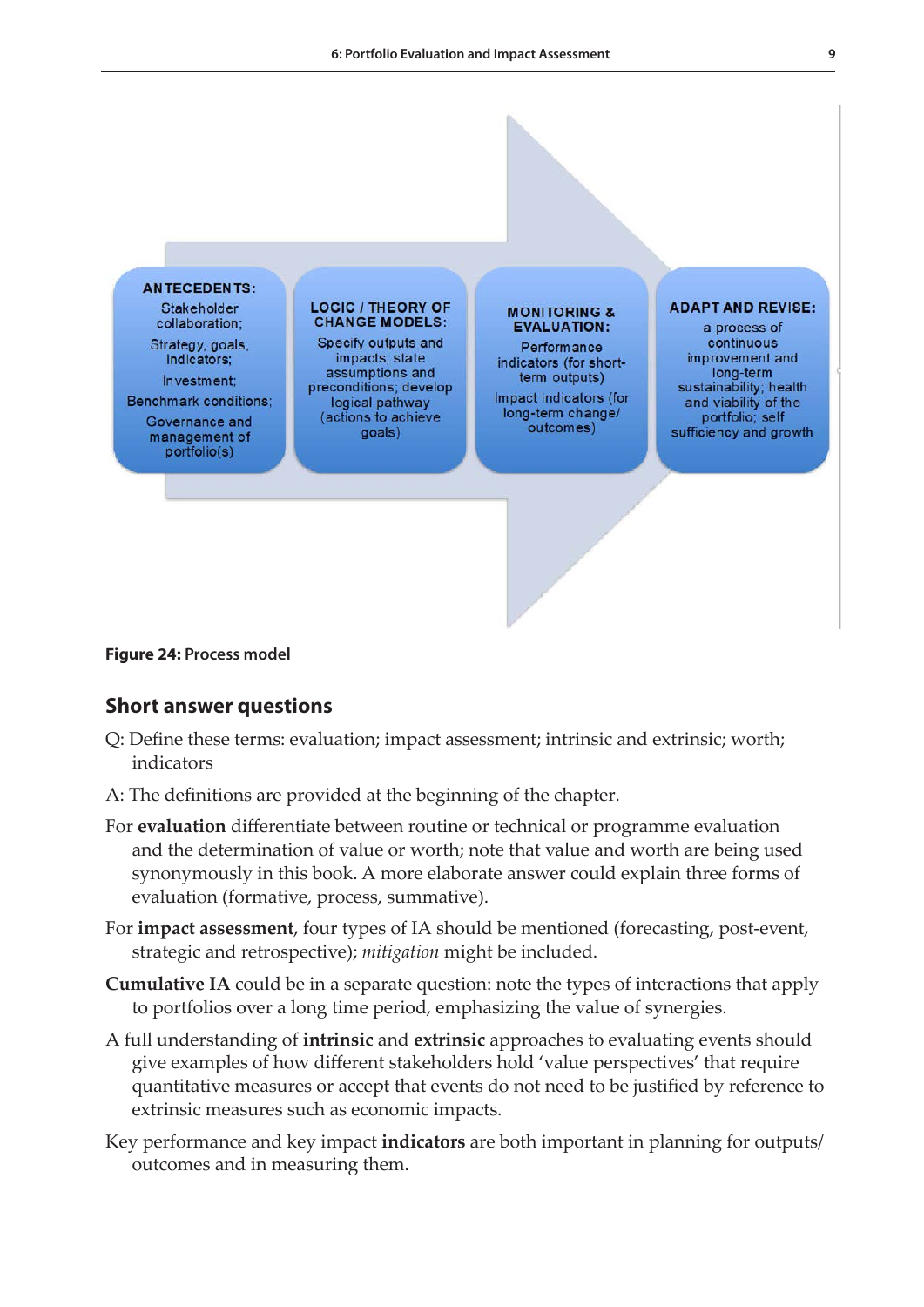# **Long answer questions**

- Q: Differentiate between outputs and outcomes by referring to a systems model.
- A: The answer requires both definitions and an explanation of how the systems model shows how inputs become outputs through transforming processes. A diagram could be included, showing internal and external evaluation.
- Q: What are some of the major uncertainties associated with event portfolio planning and evaluation, and what are the consequent risks?
- A: There are always uncertainties when making plans and forecasts (e.g., weather, terrorism, economic conditions, competition) with resulting risks such as financial loss, injury, damage to reputation. Portfolios compound uncertainties, with the added risk that all events in the portfolio suffer in the same way.
- Q: Why is 'evidence' of outputs and outcomes/impacts a point of discussion for stakeholders? What kinds of evidence are appropriate when evaluating event portfolios?
- A: Explain that evidence of efficiency, goal attainment or outcomes/impacts should be agreed upon in advance, otherwise the intrinsic/extrinsic dichotomy will result in potential disagreements among stakeholders. The 'voices' of those impacted, or with a stake in the portfolio's success, can be as important as quantitative measures such as economic impact.
- Q: In what ways is the evaluation of an event portfolio different from, and more complex than evaluation of single events?
- A: Answers should refer to the complexity model, although it is too detailed to ask for its replication. Evaluation of a technical nature, or programme evaluation (i.e., to solve problems and support decisions, or demonstrate goal attainment) is often internalized and not subject to a lot of external scrutiny, whereas in portfolios there will be potentially many stakeholders to consider - this is the political element in complexity. We lack theory when considering long-term, cumulative impacts so that is the theoretical complexity. Technical complexity is maximised when many interacting events are to be evaluated, or assessed as to their impacts, as this requires considerable effort and resources, direct stakeholder input, and consultations.
- Q: Explain what is meant by "developing a social contract" for determining the value or worth of an event or event portfolio. Link your answer to the "theory of change".
- A: The idea of a social contract also applies to agreeing upon evidence. Since portfolio worth or value is subject to many value perspectives, it can only be agreed upon through collaboration. This collaboration is a foundation of portfolio planning and evaluation, preferably through the development of a theory of change model that shows the logical pathways to achieving desired outcomes, along with making assumptions clear and consideration of external influences.
- Q: Explain how logic models and theory of change models contribute to event portfolio evaluation and impact assessment.
- A: The question could ask for one or more diagrams. Answers should explain the 'logic' in logic and theory of change models, and differentiate between logic models for less complex planning and evaluation, such as simple goal attainment, and TOC models when events and portfolios are planned as agents of change.